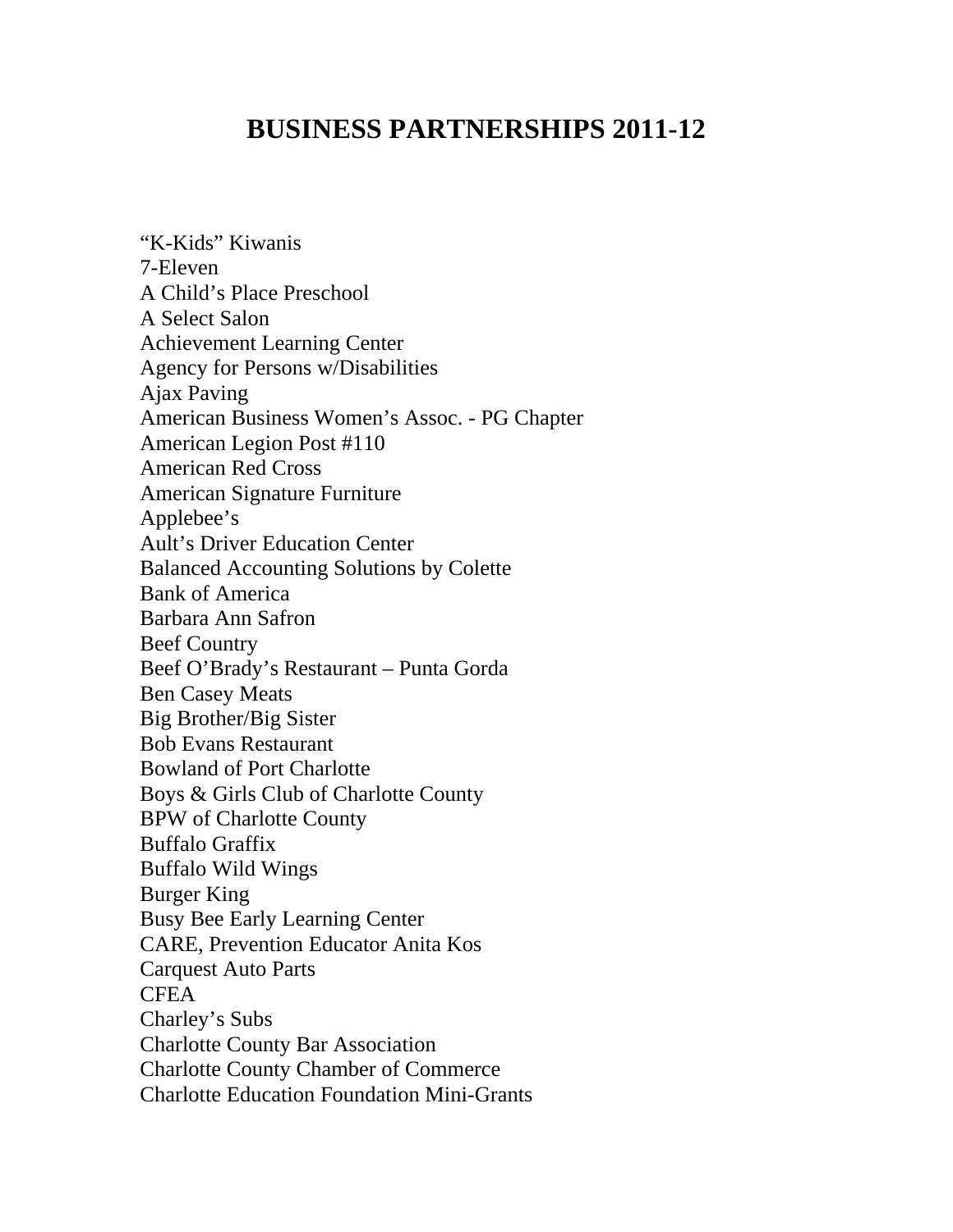Charlotte Harbor Peace River Rotary Club Charlotte Harbor Rotary Club Charlotte Regional Medical Center Charlotte State Bank Charlotte Stone Crabs Charlotte Technical Center Chick-Fil-A Chili's Restaurant Collingswood Animal Hospital Cramer Toyota of Venice Crest Cadillac Deep Creek Elks Club #2763 Dollar General Domino's Pizza Don Gasgarth's Charlotte County Ford Dr. James Amontree Dr. Belkis Cepero Dr. Benjamin Helgemo, MD Dr. Elvin M. Mendez, MD Dr. Michael A Coffee, MD, PA Dr. Michael C. Alpern Dr. Kay O'Leary Dr. Patricia Scott, DDS Dr. John Rioux Dr. Rosalie R. Robbins, DDS Dr. Michael Stampar Dr. Wen Liou Dr. Yasmeen M. Islam, MD Drug Free Charlotte County Edison Army and Navy Store Edison State College Embry Riddle Aeronautical University Faull Inn Restaurant Fawcett Memorial Hospital Flagel Pediatric & Family Medicine Florida Association for Media in Education Florida Dance Workshop & Co. Florida Gulf Coast University Florida School of Electrolysis GFWC Woman's Club of Charlotte County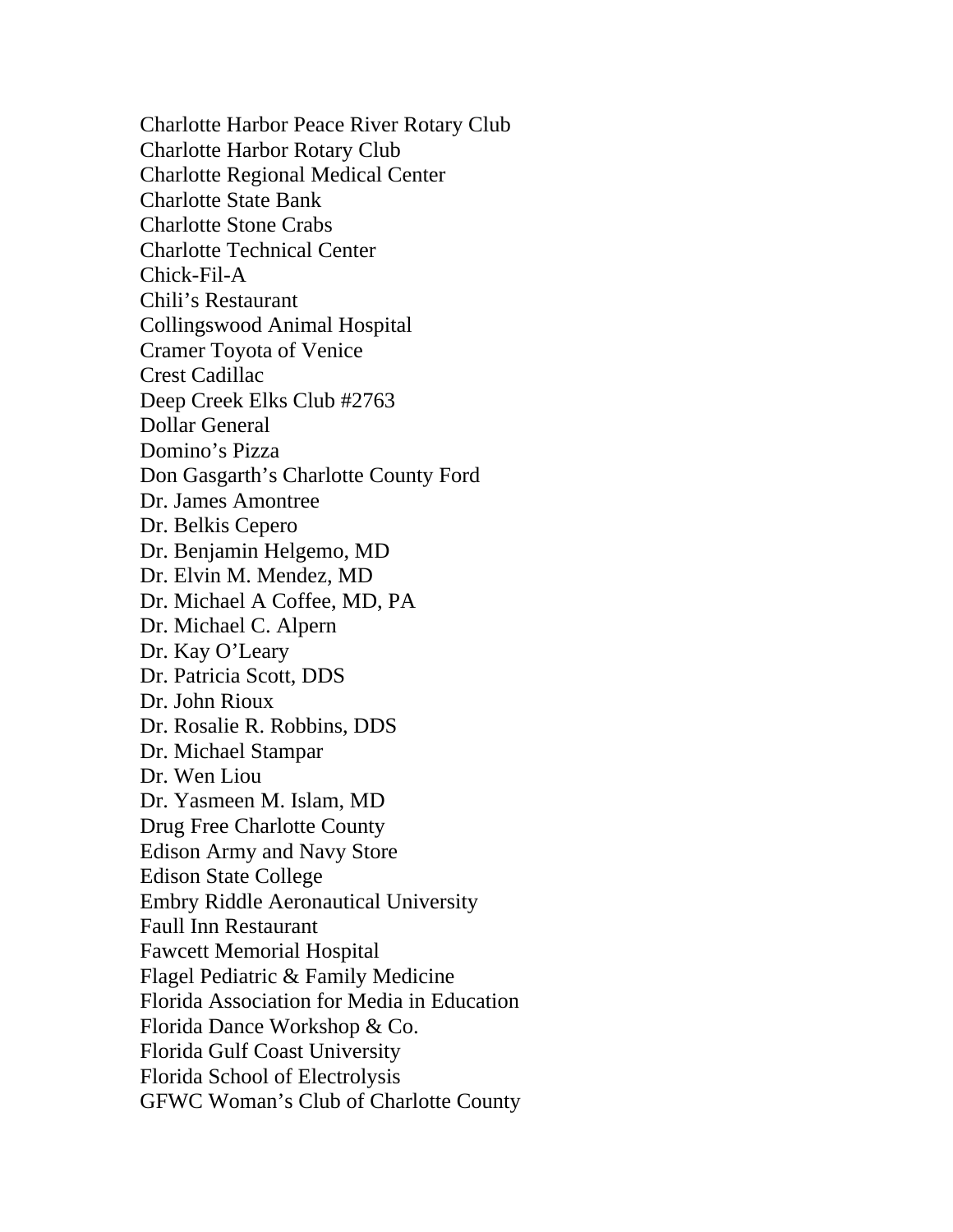Goldstein, Buckley, Cechman, Rice & Purtz, P.A. Goodwill Industries Habitat for Humanity/Abrahamic House Harbor Graphics Harbor Heights Peace River Rotary Herald Tribune Newspaper High Mark Builders HOBY Leadership Conference Hungry Howie's Pizza & Subs Jason's deli Jeff's Auto Sales JJ's Hometown Family Restaurant Joe Crackers Restaurant Junior States of America Kathleen & Alan Skavroneck Keiser University of Sarasota Kiwanis Club of Port Charlotte Kiwanis Foundation of Charlotte County Koch Law Firm Kohl's Kumon La Vie Day Spa Lock N Key – Englewood Beach Lock'n Key Restaurant Lots of Tots Lowe's Lowe's of Port Charlotte Mac Lawn Services Marshall Family Dentistry Martin Septic McArdle, Schmoyer, & Simon, Attorneys at Law McDonald's MetLife – Lisa Cardwell Moe's Southwest Grill NAPA Auto Parts New Hope Church Nickolson's Senior Portraits North Port Primary Care Palm Automall Papa John's Pizza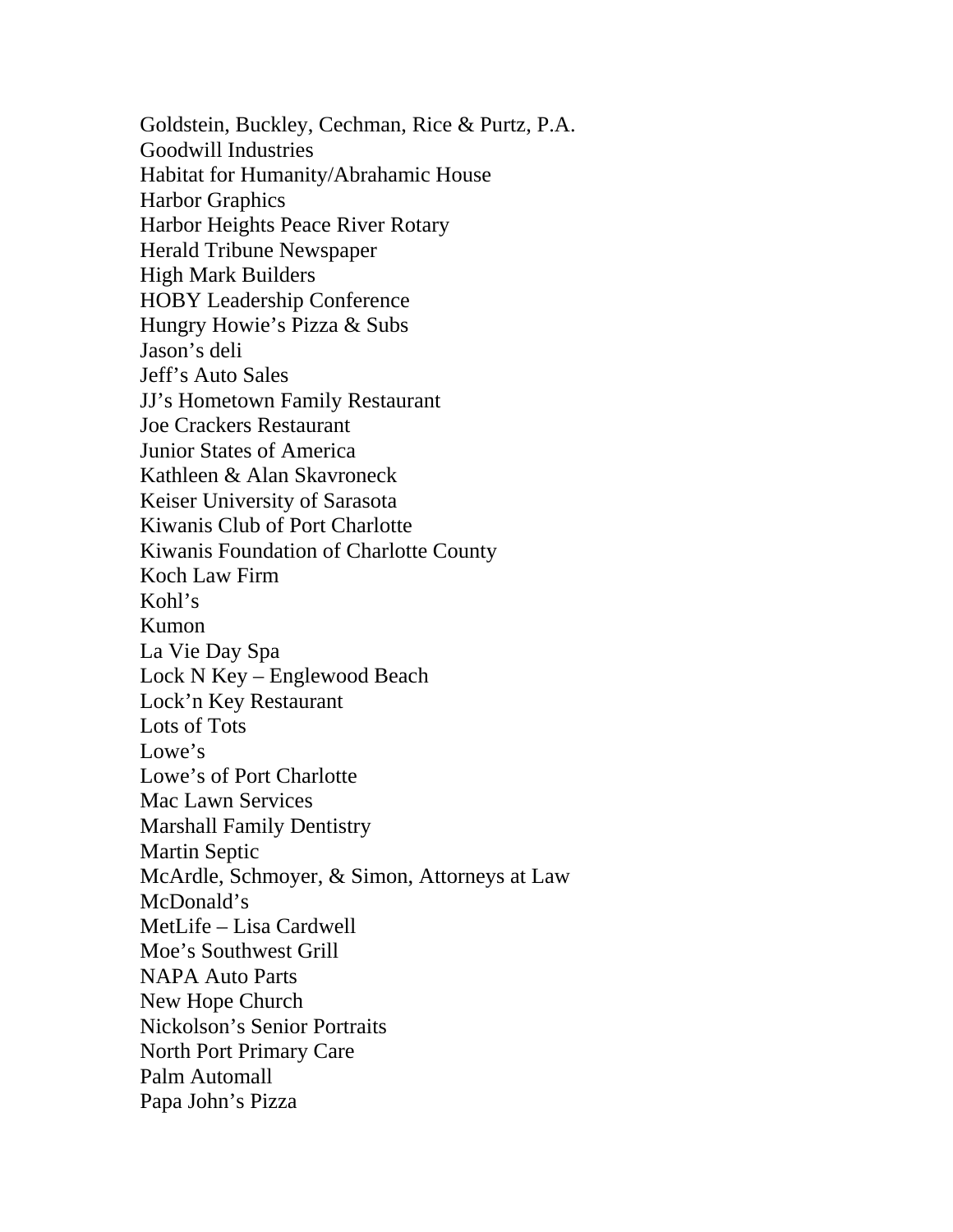Peace River Medical Center Volunteers Peace River Regional Medical Center Peachland Publix Perkins Cake & Steak Pirate Booster Club Port Charlotte Lions Club Port Charlotte Rotary Club Port Charlotte Women's Club Publix – Cape Haze Publix – Charlotte Harbor Publix – Gulf Cove Publix – Kings Highway Publix - Punta Gorda Punta Gorda Garden Club Punta Gorda Police Department Rack Room Shoes Rainbow's End Recycled Plastic Factory Regal Cinemas Rotary Club of Murdock Rotunda Veteran's Post 10476 Sam's Club Simon Youth Foundation Snap Fitness Southwest Florida Community Foundation Southwest Florida Works Spago Day Spa Starbucks Coffee State Farm Insurance, Todd Glover State Farm Insurance, Robert Porto State Farm Insurance, Mike Martin Sun Art of Punta Gorda Suncoast for Kids Foundation Sunrise Kiwanis Sunrise Kiwanis "Shoes for Kids" Sunrise Kiwanis International Sweetbay Tamiami Art & Frame Target The Blind Spot